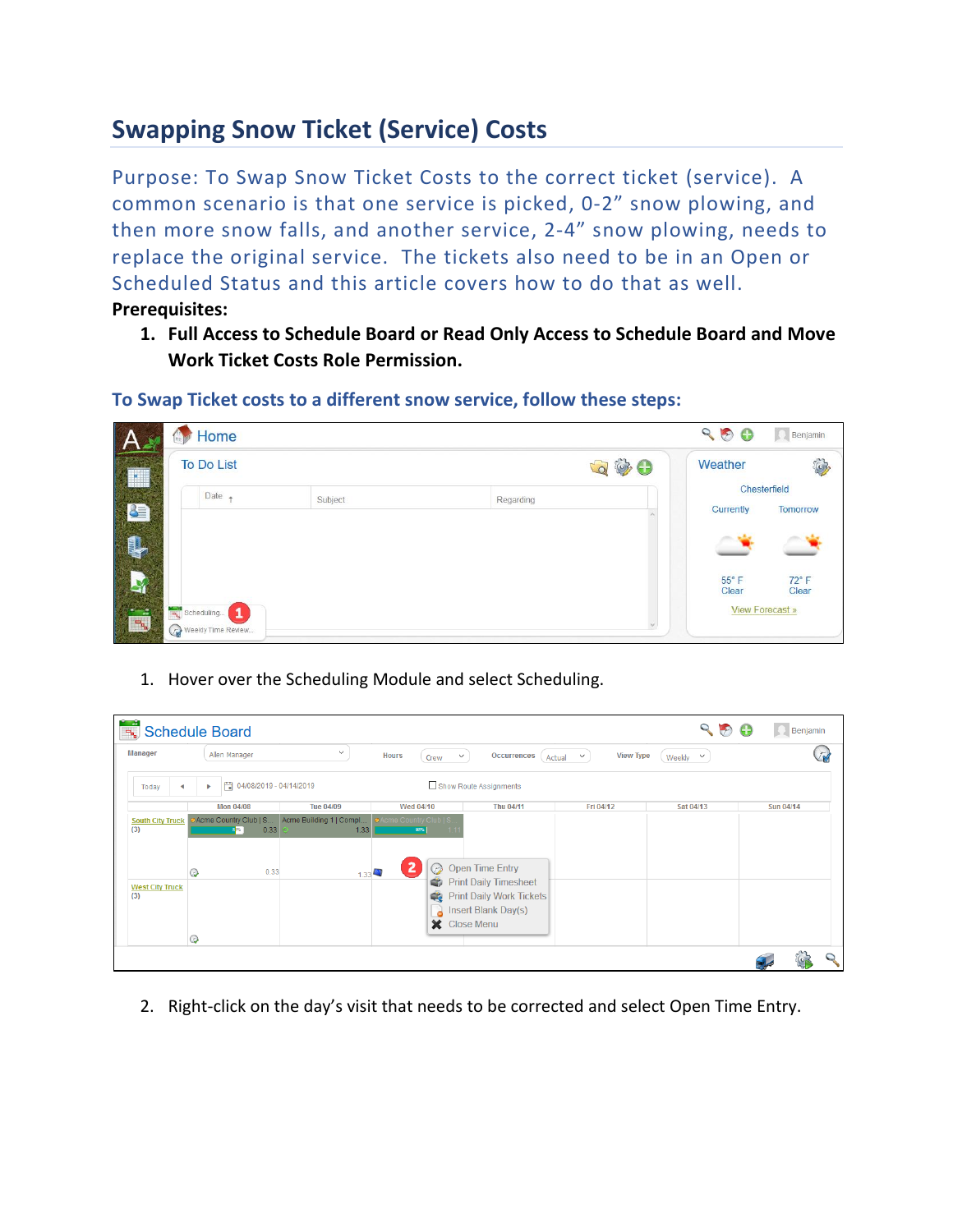| <b>Inventory Location</b>       | Main Warehouse<br>$\checkmark$                                                                                                                                                            |                    |                              |   |
|---------------------------------|-------------------------------------------------------------------------------------------------------------------------------------------------------------------------------------------|--------------------|------------------------------|---|
| $Clock 1$ <sup>2</sup>          | Completed<br>Lunch<br>Hours<br>Start<br>End<br>13:28<br>3.32<br>10:09<br>0.00                                                                                                             | Labor Rate<br>Code | Atforeo Creat Leader<br>3.32 | Œ |
| $\boldsymbol{\Theta}$           |                                                                                                                                                                                           | Clocked            | 3.32                         |   |
| Acme Country Club<br>$Q \Theta$ | Plowing 1.2" - 2712 $\bullet$ $\bullet$ $\left(10.11\right)$ $\left(13.27\right)$ $\left(2.27\right)$<br>$\Box$<br>$\overline{\mathcal{L}}$<br>3<br>Open Work Ticket 4<br>Add New Job Row | OT                 | 3.27<br>$\checkmark$         |   |
|                                 | <b>Add Material</b><br><b>Swap Ticket Costs</b>                                                                                                                                           | Worked             | 3.27                         |   |
|                                 |                                                                                                                                                                                           | Diff               | 0.05                         |   |

- 3. Left-click on the ticket that needs a different service.
- 4. Select Open Work Ticket.

|                                             | <b>◆ Work Ticket   #3713 - Snow Plowing 1-3" (1 of 1)</b> |                                        |                      |        |                              |                                                |
|---------------------------------------------|-----------------------------------------------------------|----------------------------------------|----------------------|--------|------------------------------|------------------------------------------------|
| Property                                    | <b>Acme Country Club</b>                                  |                                        | <b>Visits</b>        |        | 1 Future Scheduled / 1 Total | Œ                                              |
| Job                                         | #144 - Snow Removal Contract with Walkways RENEWAL        | Invoice<br><b>Per Service</b>          |                      |        |                              |                                                |
| <b>Status</b>                               | Complete                                                  |                                        | <b>Issues</b>        |        | 0 Open / 0 Total             | æ                                              |
| <b>Crew Leader</b>                          | Alfonso Crew Leader                                       |                                        | <b>cheduled Date</b> |        | 04/10/2019                   | 自                                              |
| <b>Attachments</b>                          | $\overline{0}$                                            | Ticket cannot be in<br>Complete status | ompleted Date        |        | 04/10/19                     |                                                |
| <b>Ticket Notes</b><br><b>Service Notes</b> |                                                           |                                        |                      |        |                              |                                                |
| <b>Hours</b>                                |                                                           | Costs                                  |                      |        |                              | Revenue<br>Reoccurring Schedule<br>ΚIJ         |
| <b>Budgeted</b>                             | 3.33                                                      | <b>Type</b>                            | Est.                 | Act.   | <b>Estimated</b>             | 5<br>Uncomplete                                |
| Worked                                      | 3.27                                                      | <b>Material</b>                        | \$0.00               | \$0.00 |                              | æ<br>Delete<br>Create Receipt                  |
| <b>Scheduled</b>                            | 3.33                                                      | Equip                                  | \$0.00               | \$0.00 |                              | 砂<br>Edit Earned Revenue                       |
|                                             |                                                           | Sub                                    | \$0.00               | \$0.00 | <b>Invoiced</b>              | $\Rightarrow$ Print<br>$\overline{\mathbf{n}}$ |

5. Hover over the Actions Gear and select Uncomplete. If your ticket is in New or Scheduled Stats skip to step 7.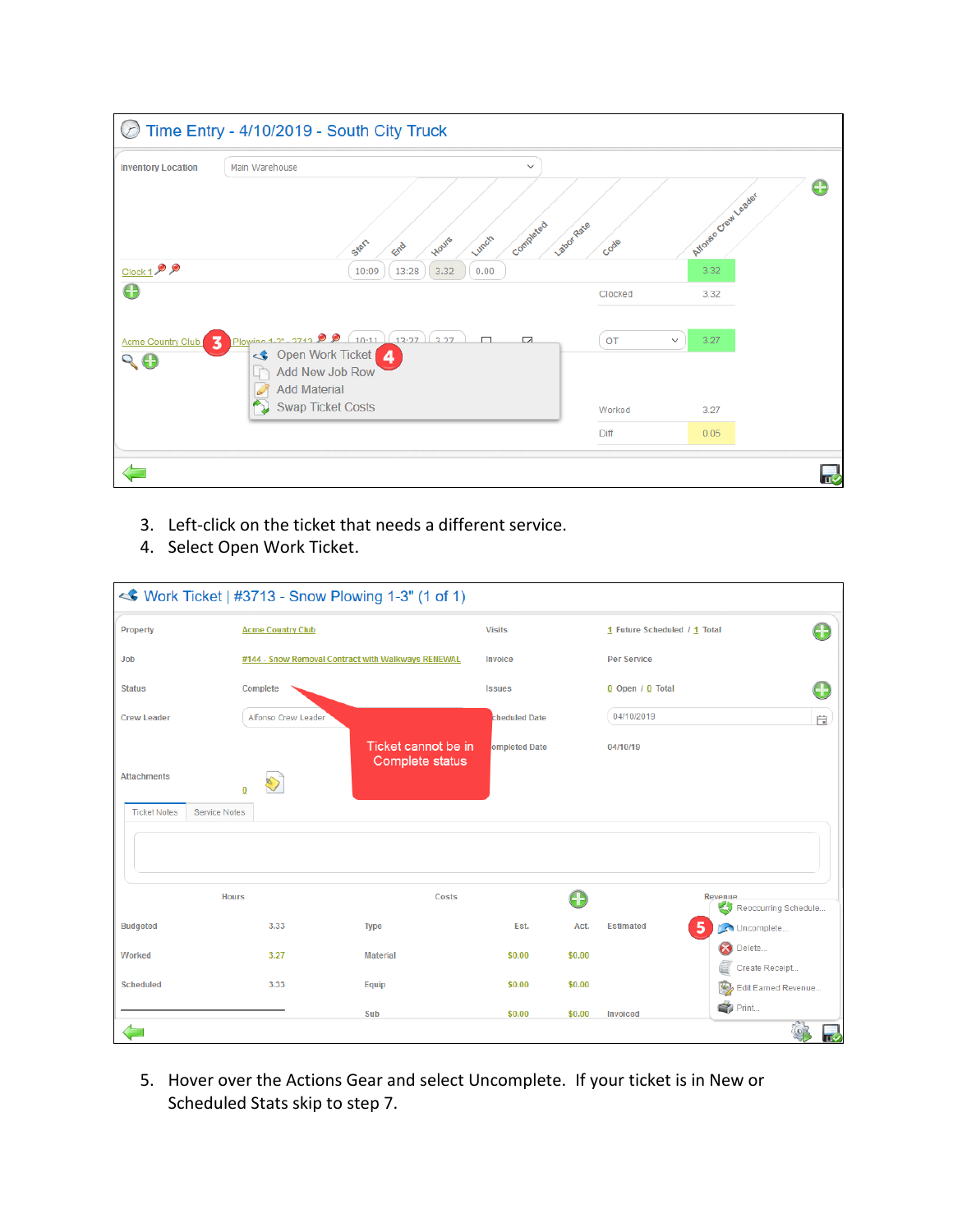|                                      | <b>◆ Work Ticket   #3713 - Snow Plowing 1-3" (1 of 1)</b> |                 |                       |        |                              |          |
|--------------------------------------|-----------------------------------------------------------|-----------------|-----------------------|--------|------------------------------|----------|
| Property                             | <b>Acme Country Club</b>                                  |                 | <b>Visits</b>         |        | 1 Future Scheduled / 1 Total | A        |
| Job                                  | #144 - Snow Removal Contract with Walkways RENEWAL        |                 | Invoice               |        | Per Service                  |          |
| <b>Status</b>                        | <b>Scheduled</b>                                          |                 | <b>Issues</b>         |        | $0$ Open / $0$ Total         | Œ        |
| <b>Crew Leader</b>                   | Alfonso Crew Leader                                       | $\checkmark$    | <b>Scheduled Date</b> |        | 04/10/2019                   | 白        |
| <b>Attachments</b>                   | $\overline{0}$                                            |                 |                       |        |                              |          |
| <b>Ticket Notes</b><br>Service Notes |                                                           |                 |                       |        |                              |          |
|                                      |                                                           |                 |                       |        |                              |          |
| <b>Hours</b>                         |                                                           | Costs           |                       | Œ      | <b>Revenue</b>               |          |
| <b>Budgeted</b>                      | 3.33                                                      | <b>Type</b>     | Est.                  | Act.   | <b>Estimated</b>             | \$342.81 |
| Worked                               | 3.27                                                      | <b>Material</b> | \$0.00                | \$0.00 |                              |          |
| <b>Scheduled</b>                     | 3.33                                                      | Equip           | \$0.00                | \$0.00 |                              |          |
|                                      |                                                           | Sub             | \$0.00                | \$0.00 | <b>Invoiced</b>              | n/a      |
| Remaining                            | 0.06                                                      | Other           | \$0.00                | \$0.00 |                              |          |
| 6                                    |                                                           |                 |                       |        |                              | Πν       |

6. The ticket is now in a Scheduled status and can Swap Costs. Press the Green arrow to go back.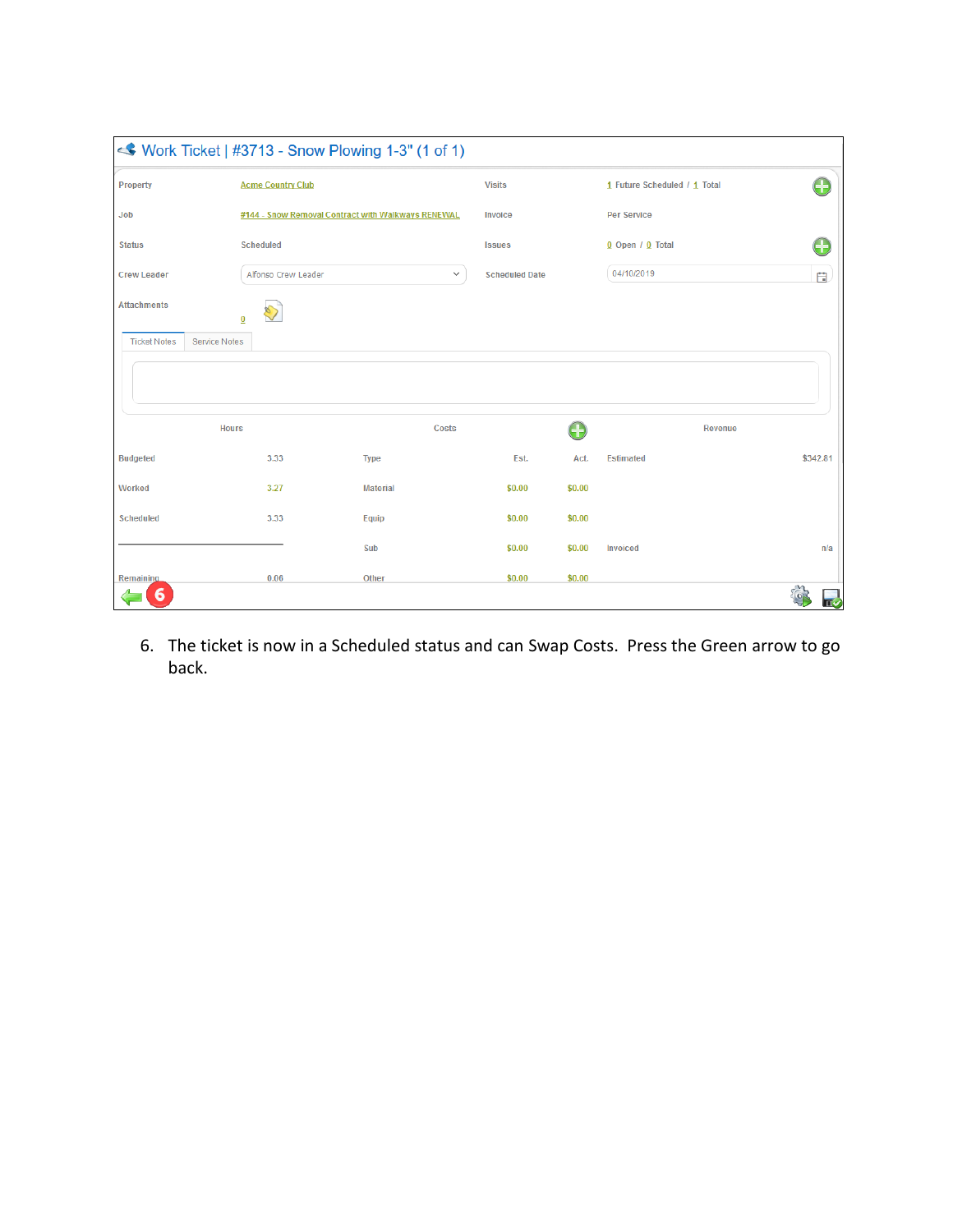| $(\mathcal{F})$                   | Time Entry - 4/10/2019 - South City Truck                                                                                                                                            |                    |                               |    |
|-----------------------------------|--------------------------------------------------------------------------------------------------------------------------------------------------------------------------------------|--------------------|-------------------------------|----|
| <b>Inventory Location</b>         | Main Warehouse<br>$\checkmark$                                                                                                                                                       |                    |                               |    |
| $Clock 1$ <sup>O</sup>            | Completed<br>Lunch<br>Hours<br>Start<br>End<br>13:28<br>3.32<br>10:09<br>0.00                                                                                                        | Labor Rate<br>Code | Atforeso Creat Leader<br>3.32 | ٤Đ |
| $\bf \bm \Theta$                  |                                                                                                                                                                                      | Clocked            | 3.32                          |    |
| <b>Acme Country C</b><br>⇁<br>R A | now Plowing 1-3" - 3713 $\bigcirc$ (10:11) (13:27) 3.27<br>П<br>$\checkmark$<br><b>Open Work Ticket</b><br>$\ll$<br>Add New Job Row<br><b>Add Material</b><br>D<br>Swap Ticket Costs | OT<br><b>rked</b>  | 3.27<br>$\checkmark$<br>3.27  |    |
|                                   |                                                                                                                                                                                      | Diff               | 0.05                          |    |
|                                   |                                                                                                                                                                                      |                    |                               |    |

- 7. Left click on the Visit.
- 8. Select Swap Ticket Costs.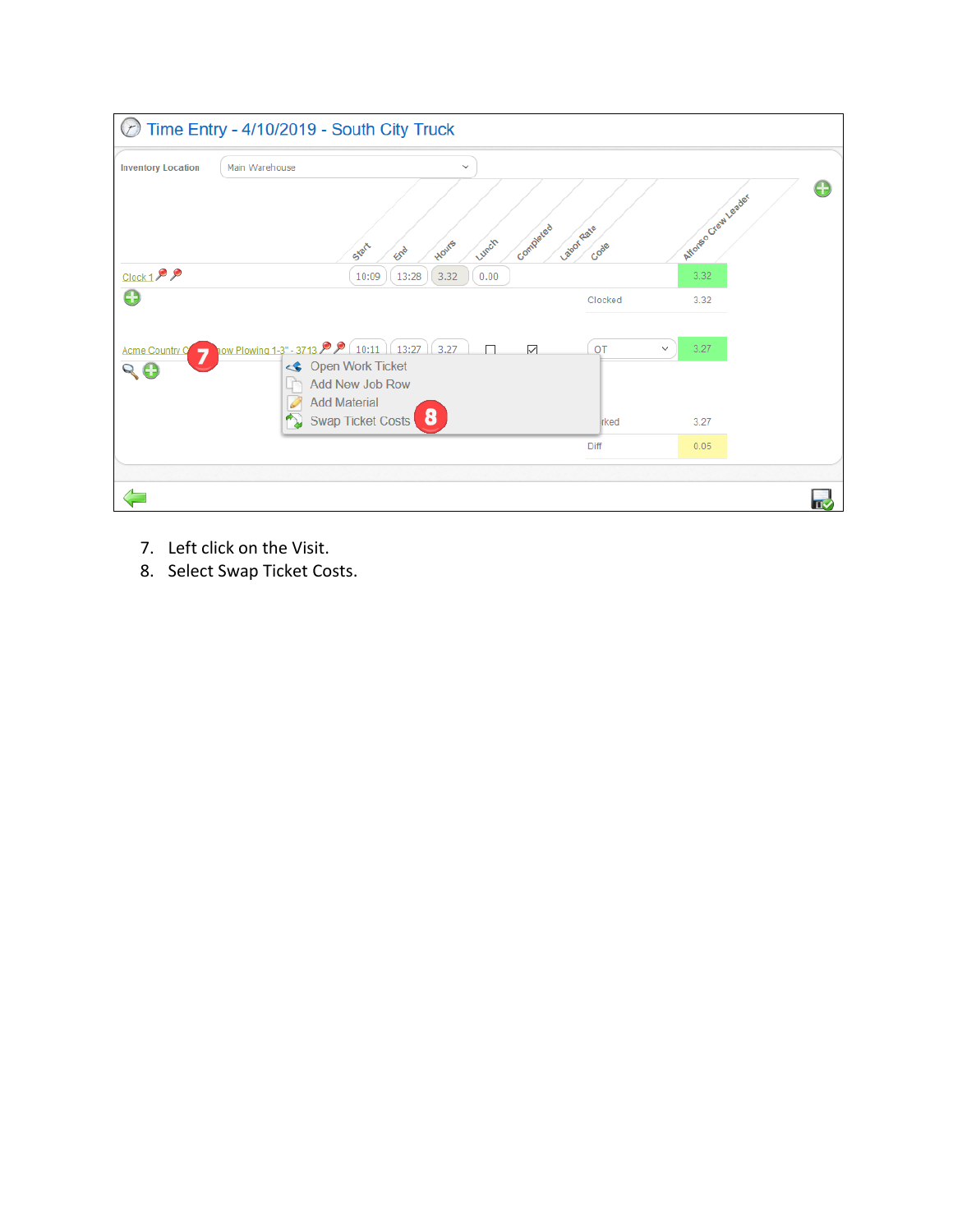|                          | Time Entry - 4/10/2019 - South City Truck                        |               |                         |                 |                     |                 |
|--------------------------|------------------------------------------------------------------|---------------|-------------------------|-----------------|---------------------|-----------------|
| <b>Inventory Locatio</b> | Swap Work Ticket Costs                                           |               |                         |                 |                     | $\blacklozenge$ |
|                          | acme country club snow plowing                                   |               | Default Search [System] | $\checkmark$    | 设品行                 |                 |
| Clock 1 99               | <b>Ticket Description</b>                                        | <b>Status</b> | <b>Branch</b>           | <b>Division</b> | Opportunity #       |                 |
|                          | Acme Country Club  <br>Snow Plowing 1-3" (1/1)                   | Scheduled     | Main                    | Snow            | $144^{\sim}$        |                 |
| <b>Acme Country Cli</b>  | Acme Country Club  <br>Snow Plowing 4-7"<br><b>10</b><br>(NEW)   |               |                         | Snow            | 144                 |                 |
| 99                       | Acme Country Club  <br>Snow Plowing 4-7" (1/1)                   | Scheduled     | Main                    | Snow            | 144                 |                 |
|                          | Acme Country Club  <br>Snow Plowing 8-12"<br>(NEW)               |               |                         | Snow            | 144                 |                 |
|                          | Acme Country Club  <br>Snow Plowing over 12"<br>(per inch) (NEW) |               |                         | Snow            | 144<br>$\checkmark$ |                 |
|                          |                                                                  | M.            |                         |                 | 1 - 10 of 10 items  |                 |
|                          |                                                                  |               |                         |                 |                     |                 |
|                          |                                                                  |               |                         |                 |                     |                 |
|                          |                                                                  |               |                         |                 |                     |                 |

- 9. Find the correct service for the ticket that needs the correct costs. This ticket also must be in a New status.
- 10. Select the correct Service.